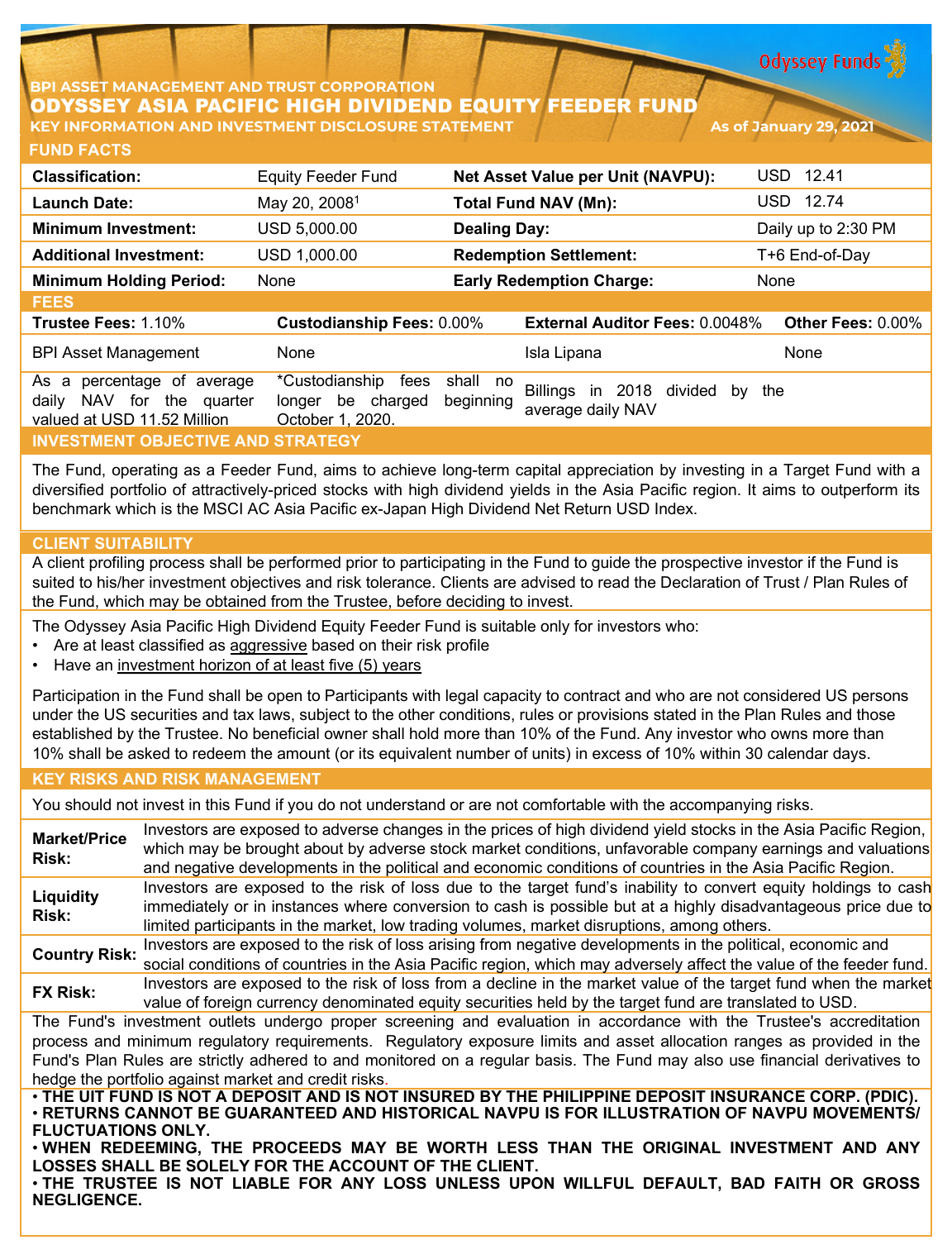## **FUND PERFORMANCE AND STATISTICS AS OF JANUARY 29, 2021**

(Purely for reference purposes and is not a guarantee of future results)





|  | *MSCI AC Asia Pacific ex-Japan High Dividend Net Return USD Index |  |
|--|-------------------------------------------------------------------|--|
|--|-------------------------------------------------------------------|--|

| <b>CUMULATIVE PERFORMANCE (%) 2</b>    |       |       |       |          |       |       |
|----------------------------------------|-------|-------|-------|----------|-------|-------|
|                                        | 1 mo  | 3 mos | 6 mos | 1YR      | 3YRS  | S.I   |
| Fund                                   | 4.11  | 21.91 | 19.67 | 12.31    | 0.49  | 24.10 |
| <b>Benchmark</b>                       | 0.86  | 17.97 | 19.25 | 25.80    | 16.43 | 87.81 |
| <b>ANNUALIZED PERFORMANCE (%) 2</b>    |       |       |       |          |       |       |
|                                        | 1YR   | 2YRS  | 3YRS  | 4YRS     | 5YRS  | S.I   |
| Fund                                   | 12.31 | 5.08  | 0.16  | 5.68     | 7.36  | 1.71  |
| <b>Benchmark</b>                       | 25.80 | 15.99 | 5.20  | 12.62    | 14.54 | 5.09  |
| <b>CALENDAR YEAR PERFORMANCE (%) 2</b> |       |       |       |          |       |       |
|                                        | YTD   | 2020  | 2019  | 2018     | 2017  | 2016  |
| Fund                                   | 4.11  | 2.05  | 11.24 | $-9.01$  | 20.33 | 3.45  |
| <b>Benchmark</b>                       | 0.86  | 19.55 | 20.14 | $-14.23$ | 37.63 | 6.18  |
| <b>PORTFOLIO COMPOSITION</b>           |       |       |       |          |       |       |

| <b>NAVPU over the past 12 months</b> |       |
|--------------------------------------|-------|
| Highest                              | 13.16 |
| Lowest                               | 8.48  |
| <b>STATISTICS</b>                    |       |
| Portfolio Beta                       | 0.89  |
| Volatility, Past 1 Year (%) 3        | 27.72 |
| Sharpe Ratio <sup>4</sup>            | 0.44  |
| Information Ratio <sup>5</sup>       | -1.67 |

<sup>1</sup>The fund was originally launched as Odyssey Asia Pacific High Dividend Equity Fund. It was converted into a feeder fund last October 1, 2020.

2Returns are net of fees.

3Measures the degree to which the Fund fluctuates vis-à-vis its average return over a period of time.

4Used to characterize how well the return of a Fund compensates the investor for the level of risk taken. The higher the number, the better.

5Measures reward-to-risk efficiency of the portfolio relative to the benchmark. The higher the number, the higher the reward per unit of risk.

\*Declaration of Trust is available upon request through your branch of account.

| <b>Allocation</b>                      | % of Fund        |
|----------------------------------------|------------------|
| <b>Target Fund</b>                     | 94.29            |
| Cash                                   | 2.24             |
| Time deposits and money market         |                  |
| Other receivables - net of liabilities | 3.48             |
| <b>Top Five Sector Holdings</b>        | % of Target Fund |
| <b>Information Technology</b>          | 27.30            |
| Financials                             | 25.80            |
| Consumer Discretionary                 | 10.20            |
| <b>Consumer Staples</b>                | 8.20             |
| Industrials                            | 6.50             |
| <b>Top Five Country Weightings</b>     | % of Target Fund |
| China                                  | 26.70            |
| Taiwan                                 | 16.90            |
| Australia                              | 13.60            |
| Hong Kong                              | 13.10            |
| Korea                                  | 10.80            |

# **TOP TEN HOLDINGS**

| <b>Name</b>                                                 | % of Target<br><b>Fund</b> |
|-------------------------------------------------------------|----------------------------|
| <b>Taiwan Semiconductor Manufacturing</b><br>Co., Ltd.      | 9.53                       |
| Samsung Electronics Co., Ltd.                               | 8.75                       |
| Hong Kong Exchanges & Clearing Ltd.                         | 3.77                       |
| Ping An Insurance (Group) Company<br>of China, Ltd. Class A | 3.39                       |
| Rio Tinto Limited                                           | 3.01                       |
| <b>CLP Holdings Limited</b>                                 | 2.66                       |
| Mapletree Logistics Trust                                   | 242                        |
| China Construction Bank Corporation                         | 2.10                       |
| Tingyi Holding Corp.                                        | 2.01                       |
| Transurban Group Ltd.                                       | 1.97                       |
|                                                             |                            |

# **RELATED PARTY TRANSACTIONS\***

The Fund has no transactions and outstanding investments with entities related to BPI Asset Management and Trust Corporation (BPI AMTC).

Related party in accordance with BPI AMTC's internal policy.

For more information, you may contact us at (632) 8580-**AMTC** (2682), email us at bpi\_asset\_management@bpi.com.ph or visit our website, www.bpiassetmanagement.com.